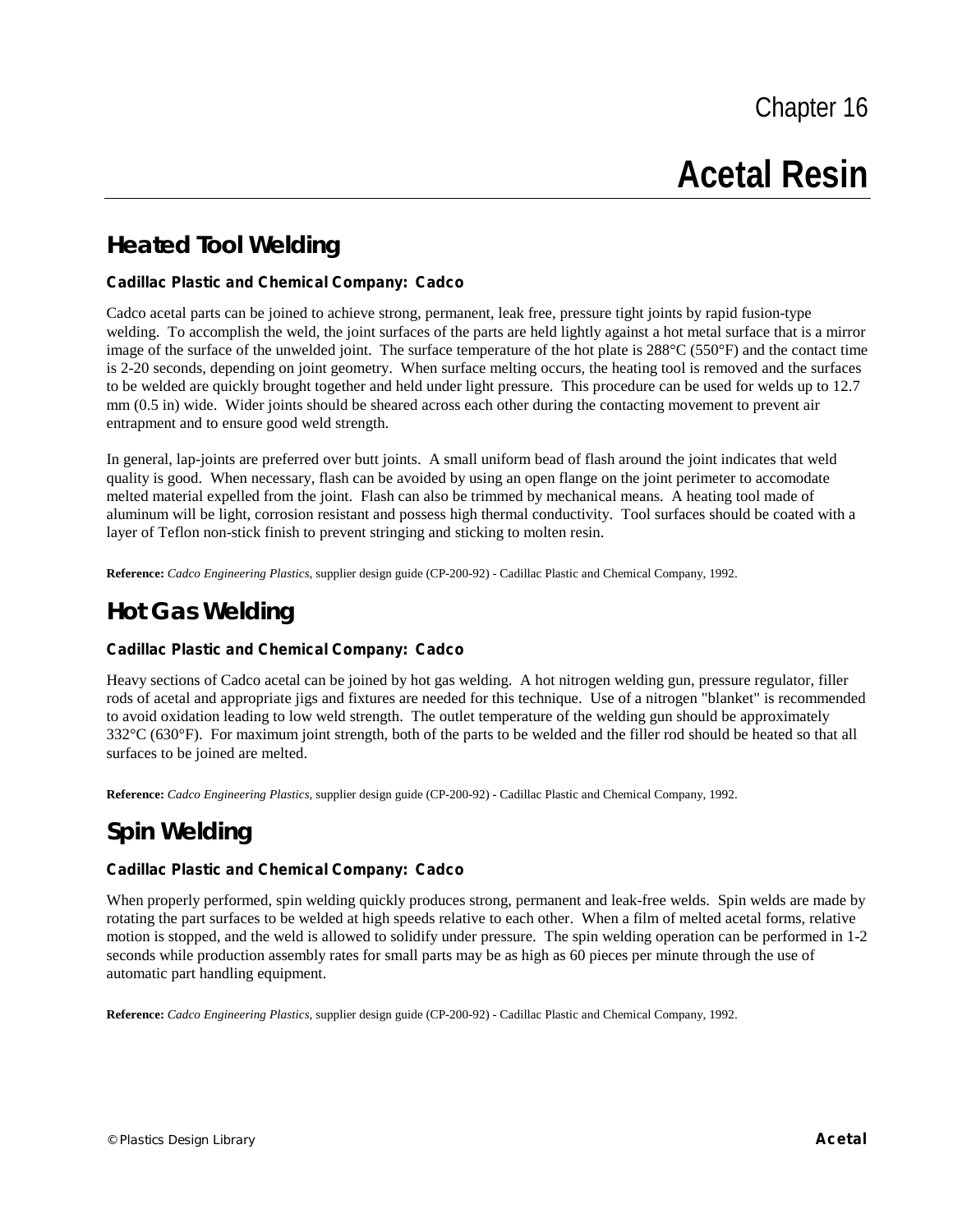# **Ultrasonic Welding**

### **Cadillac Plastic and Chemical Company: Cadco**

Parts made from Cadco acetal can be successfully welded using conventional ultrasonic welding equipment. A vibration frequency of about 20,000 cycles per second is transmitted to the part surfaces to be joined by means of a special tool called a horn. The vibrations cause a thin film of material to melt at the joint surface. Solidification and a subsequent weld occur under pressure after the vibrations stop.

**Reference:** *Cadco Engineering Plastics,* supplier design guide (CP-200-92) - Cadillac Plastic and Chemical Company, 1992.

#### **DuPont: Delrin**

Delrin acetal is a highly crystalline plastic with a high, sharp melting point, high strength, hardness and stiffness at elevated temperatures. Of the three flow grades of Delrin, parts of Delrin 500 and 900 ultrasonically weld easier than parts of the higher melt viscosity Delrin 100. The difference is very slight with the shear joint but more pronounced with the butt type joints. Delrin 570, a glass filled composition, may also be ultrasonically welded. Atmospheric moisture does not appear to influence the welding of parts made from Delrin.

Lubricants and pigments negatively influence welding. With welding equipment set at conditions which produce quality welds in unpigmented parts, the quality of welds in pigmented parts may be markedly lower - reflected in welds of lower strength and greater brittleness. The presence of pigments appears to influence the means of heat generation at the joint. Often lower weld quality may be offset by welding pigmented parts at longer weld times than for unpigmented parts. However, these longer weld times may produce undesirable effects such as the formation of excess weld flash and marring under the welding horn. Use of dye coloring systems, which do not significantly affect ultrasonic welding, may offer an alternative solution.

The adverse effects on ultrasonic weldability caused by pigments also apply to the welding of materials with externally or internally compounded lubricants and mold release agents. Relatively small quantities of such materials appear to adversely affect the means of heat generation in the joint during welding. If spray-on mold release agents are used in molding of otherwise unlubricated molding material, these parts should be thoroughly cleaned prior to welding.

**Reference:** *Ultrasonic Welding of Delrin Acetal Resin, Zytel Nylon Resin, Lucite Acrylic Resin,* supplier technical report (171) - DuPont Company, 1972.

# **Snap Fit Assemblies**

### **Cadillac Plastic and Chemical Company: Cadco**

Snap fitting is a quick, simple and economical method of assembling Cadco acetal parts to other plastic materials or metals. In general, a machined undercut on one part engages a mating lip on the other to retain the assembly. Although a snap fit is strong, it's usually not pressure tight unless other features such as o-rings are incorporated in the joint design.

**Reference:** *Cadco Engineering Plastics,* supplier design guide (CP-200-92) - Cadillac Plastic and Chemical Company, 1992.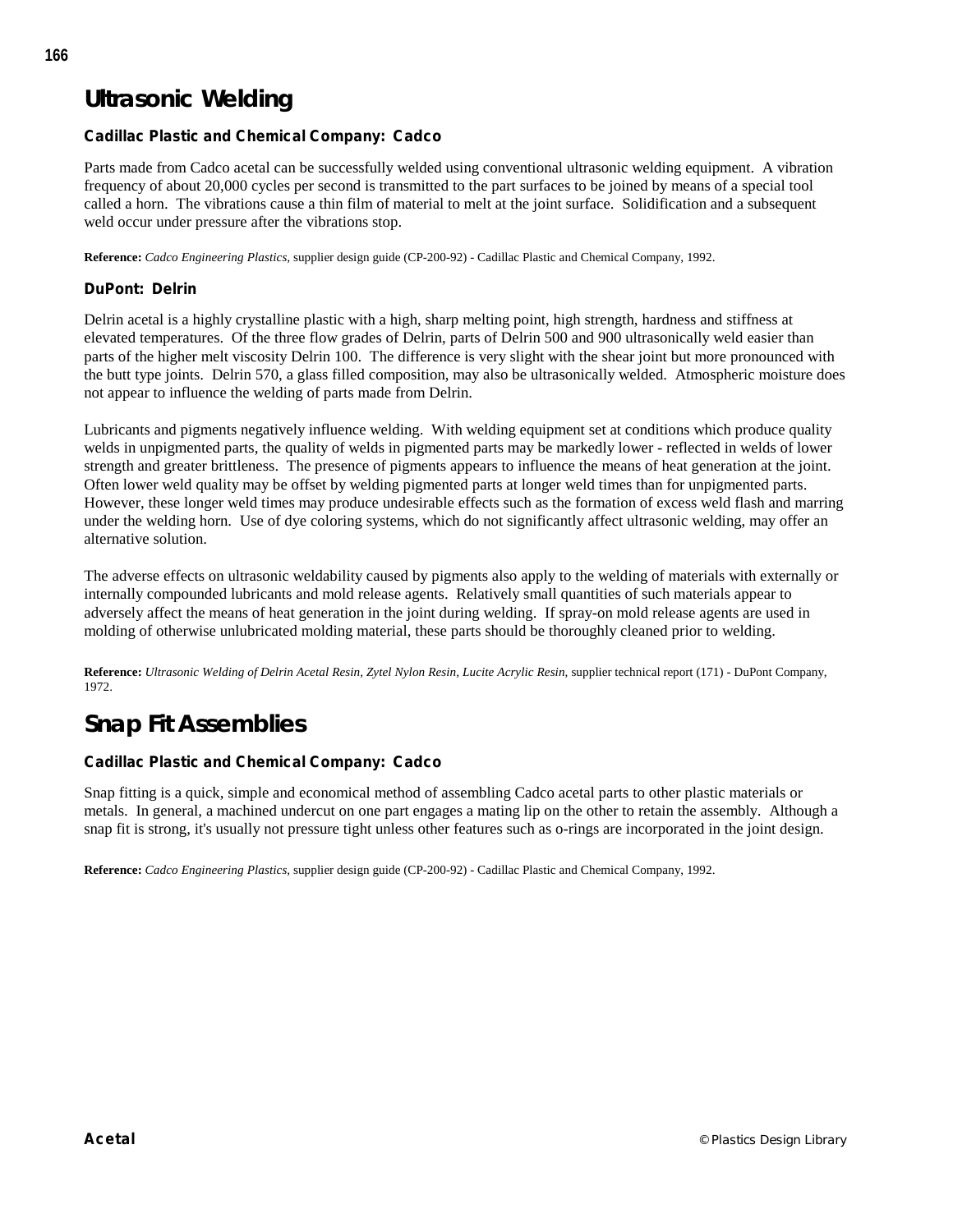### **Press Fit Assemblies**

### **Cadillac Plastic and Chemical Company: Cadco**

Press fitting Cadco Acetal parts to other plastics or metals provides joints of high strength at minimum cost. In general, suggested interferences are larger between parts of Cadco acetal than between metal parts since the elastic modulus of acetal is lower than that of metals. Use of large rather than small interferences can result in production economy because of greater latitude with production tolerances.

**Reference:** *Cadco Engineering Plastics,* supplier design guide (CP-200-92) - Cadillac Plastic and Chemical Company, 1992.

# **Staking**

### **Cadillac Plastic and Chemical Company: Cadco**

Heading (staking) is useful in forming low cost, strong, permanent, mechanical joints between Cadco acetal parts or between Cadco acetal and other materials. Heading involves permanent deformation of a rivet, stud or similar part. Cold heading is accomplished by compressing the end of a rivet while holding and containing the rivet body at room temperature. When the compressive load exceeds acetal's yield point, the rivet end is formed into a head. Less heading force is required when hot heading. Heading at the maximum suggested temperature of 149°C (300°F) results in minimum recovery of the head (with low heading force).

**Reference:** *Cadco Engineering Plastics,* supplier design guide (CP-200-92) - Cadillac Plastic and Chemical Company, 1992.

# **Tapping and Self-Tapping Screws**

### **Cadillac Plastic and Chemical Company: Cadco**

Using self-tapping screws to join Cadco acetal parts may provide substantial cost savings by simplifying machined parts and reducing assembly costs. A self-tapping screw cuts or forms thread as it is inserted so a separate tapping operation is not required.

**Reference:** *Cadco Engineering Plastics,* supplier design guide (CP-200-92) - Cadillac Plastic and Chemical Company, 1992.

# **Adhesive and Solvent Bonding**

### **Cadillac Plastic and Chemical Company: Cadco**

The non-stick and/ or solvent resistant nature of Cadco acetal requires that part surfaces be specially prepared before adhesive bonding can occur. The surfaces can then adhere to like substrates or others such as wood, steel and aluminum.

Roughing techniques such as "satinizing" and sanding with a 280A grit emery cloth have been successful with Cadco acetal surfaces. "Satinizing" is a chemical etching process developed by DuPont for Delrin acetal. In the process, a mildly acidic solution produces uniform anchor points on the surface. Finishes or cements bond mechanically to these anchor points so that strong adhesion is possible.

**Reference:** *Cadco Engineering Plastics,* supplier design guide (CP-200-92) - Cadillac Plastic and Chemical Company, 1992.

### **Cadillac Plastic and Chemical Company: Cadco**

Cadco BA-410 cement is suitable for joining Cadco acetal stock shapes.

**Reference:** *Cadco Acetal,* supplier technical report - Cadillac Plastic and Chemical Company.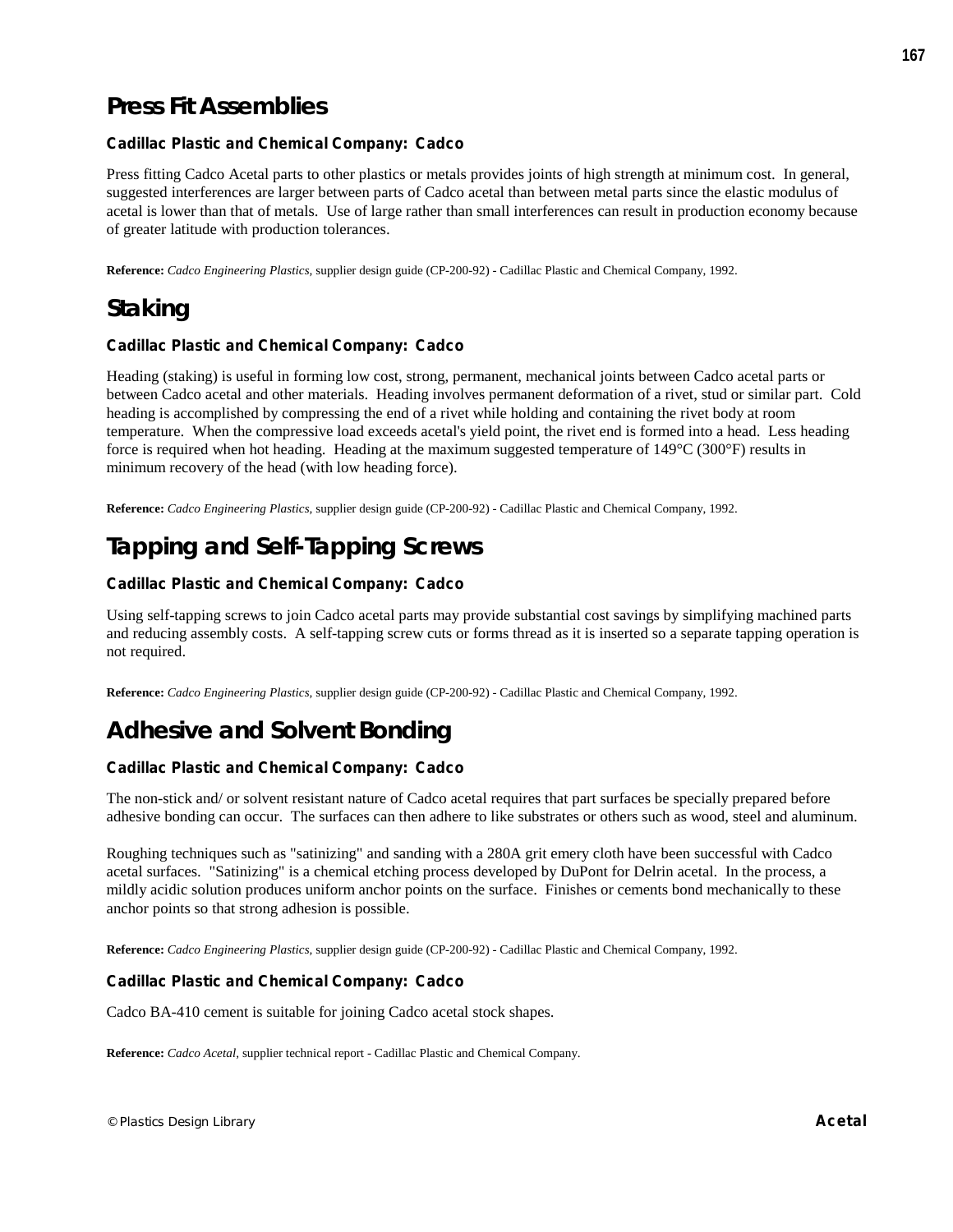# **Adhesive Bonding**

### **DuPont: Delrin 100**

A study was conducted to test for bond strength on a representative matrix of commonly used plastics and the adhesives best suited to them. For many of the plastics evaluated, the effect of polymer composition on bond strength was evaluated by compounding plastic formulations with each of the most commonly used additives and fillers for that plastic; common grades were used for the remaining resins. The effect of each additive and filler was determined by comparing the bond strength achieved with the specially compounded formulations to that of the neat plastic. In addition, the effect of surface roughening and chemical treatment of the plastic surface on bond strength was examined.

The block-shear (ASTM D 4501) test was chosen as the test method because it places the load on a thicker section of the test specimen that can withstand higher loads before experiencing substrate failure. In addition, the geometry of the test specimens and the block-shear fixture helps minimize peel and cleavage forces in the joint. How well the block-shear test method reflects the stresses that an adhesively bonded joint will experience in real world applications should be considered. Also, limitations on the data due to the variety of additives and fillers used by different companies should not be ignored.

Prism 401, when used in conjunction with Prism Primer 770, achieved the highest bond strengths on all of the acetal formulations that were evaluated. Prism 401 and Super Bonder 414, both cyanoacrylate adhesives, achieved the second highest bond strengths, followed by Loctite 3105, a light curing acrylic adhesive. Black Max 380, a rubber toughened cyanoacrylate adhesive, and Depend 330, a two-part no-mix adhesive, achieved the lowest bond strengths on acetal polymers. The addition of an antistatic additive to acetal homopolymer resulted in a large, statistically significant increase in the bond strengths achieved when using Prism 401 or Super Bonder 414.

#### *Surface Treatments*

Surface roughening either caused no effect or a statistically significant increase in bond strength achieved on acetal homopolymer. The use of Prism Primer 770, in conjunction with Prism 401, caused a statistically significant increase in the bondability of both acetal homopolymer and copolymer.

#### *Other Information*

The surface of acetals tends to be very dry, so an accelerator may be necessary to speed the cure of cyanoacrylates. Acetal homopolymers are compatible with all Loctite adhesives, sealants, primers, and activators. Recommended surface cleaners are isopropyl alcohol and Loctite ODC Free Cleaner 7070.